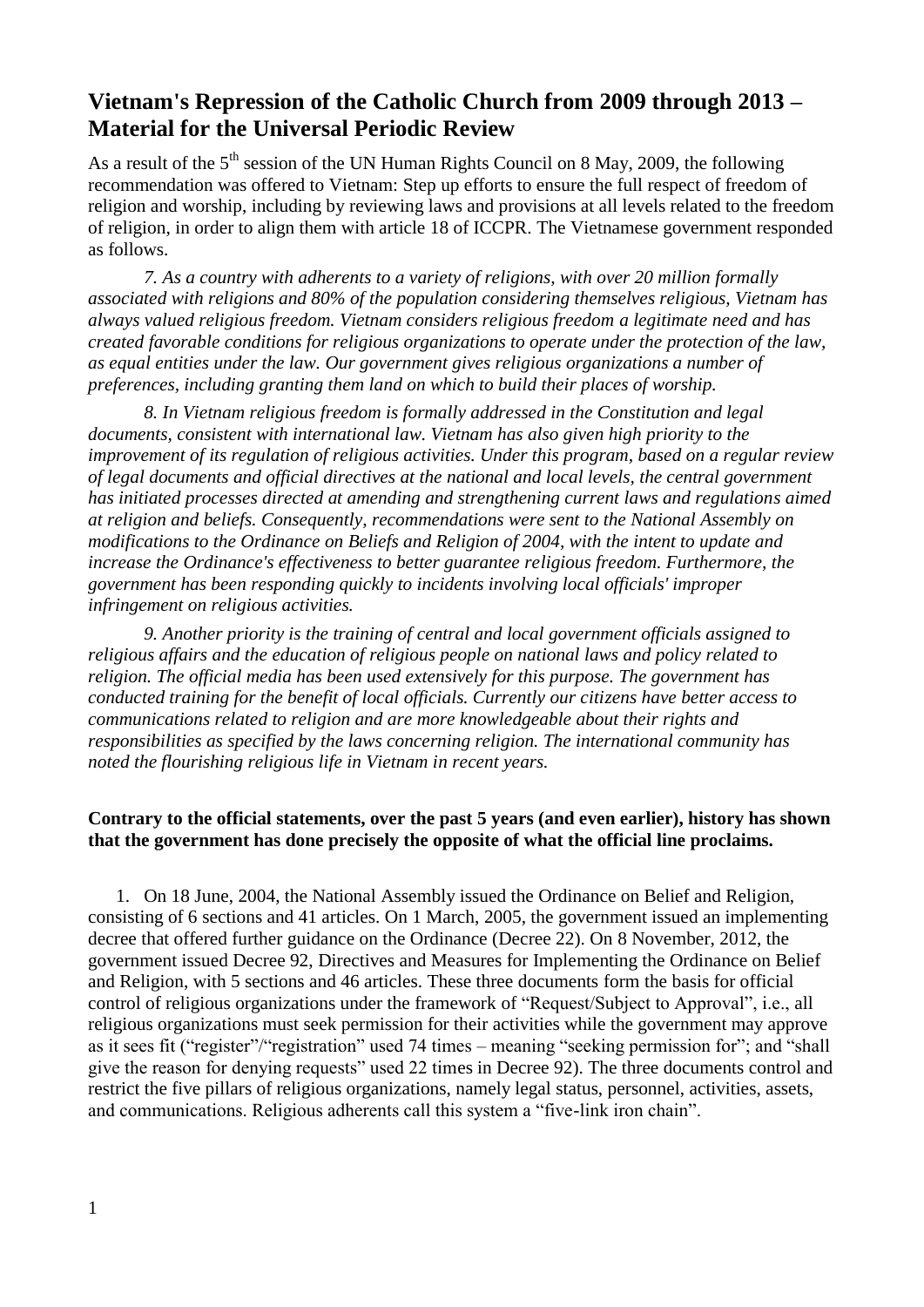#### **I- No recognition of churches as legal entities**

2. None of those documents mentions the legal entity status of churches. There is no written document recognizing the Catholic Church as a legal entity. None of the Catholic orders, parishes, dioceses, and the entire Church in Vietnam, is recognized in the same manner as the government recognizes social and political organizations, because the government has not yet acknowledged the Catholic organizations as legal entities for the purpose of needed, routine transactions, including the right to open bank accounts, the acceptance of their seals and representatives' signatures, etc. As a result, real property being used by dioceses, parishes and religious orders must be registered under an individual's name, e.g., a bishop, priest, minister, nun, or an ordinary Catholic – exposing such property to a greater risk of confiscation by the State because it is not viewed as church property. Also, the situation has resulted in an unwarranted restriction on the scope of activities of church representatives. Although Decree 92's Article 11 states "Once recognized by the government, a religious organization and its subordinate organizations may use seals as approved under the law", this by no means constitutes official acceptance of the organizations as legal entities.

3. The government requires religious organizations and subordinate entities (dioceses, parishes, or religious orders in the case of the Catholic Church) to register, i.e., seek approval for their operation, subject to stringent conditions. Actually the government has granted permission to operate only to the Catholic Church (in view of her long history) and a score of other churches, after an arduous permitting process and the imposition of many conditions. The recognized churches include the Vietnam Buddhist Church (approved in 1994), Tien Thien Cao Dai Church (1995), Minh Chau Dao Cao Dai Church of Hau Giang (1996), Dai Dao Tam Ky Pho Do Cao Dai Church of Tay Ninh (1997), Vietnam Protestant Church (2001), etc. The government tightly controls these approved entities. The Unified Buddhist Church of Vietnam (established over 1,000 years ago), the Hoa Hao Buddhist Church (established in 1945), and a number of Protestant Churches are outlawed and harshly suppressed, simply for wanting to be free from unreasonable interference and control.

#### **II- Restricting human resources**

4. The Ordinance's Article 3 and Decree 92's Article 1 define the 3 categories of personnel: believers, priests (including monks and nuns), and church officials.

a- For ordinary believers, their ID cards must identify their religious beliefs, and this requirement applies to a large number of other documents beyond ID cards. This embodies an undeniably widespread discrimination policy. It is evident that no religious believers, especially Catholics, are allowed to hold any kind of important jobs in government, e.g., the public security ministry, armed forces, universities, public corporations, etc. In predominantly Catholic locations such as Thai Binh, Nam Dinh or Dong Nai, Catholics may rise at most to the rank of village committee chairs. There is not a single Catholic serving as district, or city, or provincial committee chair. No Catholic has risen to ministerial ranks or been commissioned as officers in the military. In all government units, even science and technology ones, Catholics are denied promotions to more senior positions, regardless of character and expertise. In the past, Catholics who wanted membership in the Communist Party had to renounce their faith and declare themselves atheists when completing their background questionnaire. However, beginning in 2000, the government started to recruit Catholics into the Party in order to use them as instruments for monitoring and controlling the Church. Even these Catholics have yet to be promoted to the middle ranks of their bureaucracies.

b- Regarding seminarians and clergy members the Ordinance's Article 21 requires that "*Church functionaries register any individual who recently joined with the local People's Committee at the village level*", and Decree 92's Article 13, after restating this clause, specifies that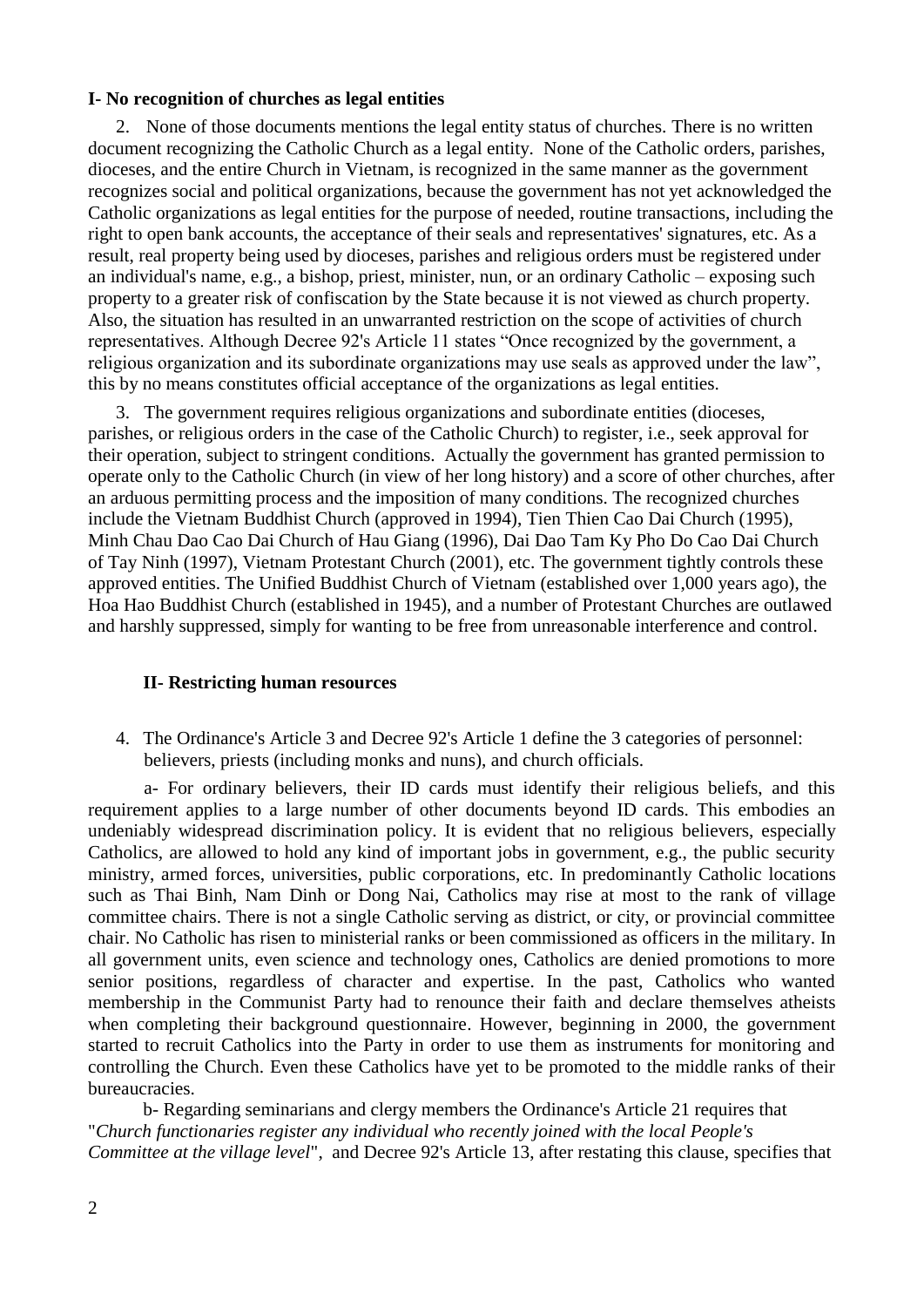approval by the cognizant government unit (with the authority to approve the registration of new entrants to a seminary or monastery) must be secured. This clause gives the authorities the power to deny entry to individuals or deny a religious order the right to operate. In Hue Diocese, seminary applicants not only submit applications to the archbishop and the diocese's management staff, but also have to seek approval from the provincial people's committee and Committee on Religious Affairs. The government's application form includes these words: "*I shall endeavor to obey the government's laws and carry out the duties required of a citizen while enjoying the rights of a citizen.*..". In practice, many would-be seminarians were denied admission in view of their connections with "reactionary clergy members", e.g., nephews of the activist priests Nguyen Van Ly and Phan Van Loi.

c- Church officials: "*Church officials are believers who hold positions and/or ranks in a religious organization*" (Ordinance Articles 3-10). Ordinance Article 19 defined further (for the Catholic Chu**r**ch): "*Members of the Operating Committee, Chairs of committees reporting to the Episcopal Conference of Vietnam, Cardinals, Archbishops, Bishops, Vicars General, Vicars, Moderators of the Curia, Chancellors, Superiors of religious orders, Seminary Deans*" and clarified: *"The religious organization [meaning, the Church] that appoints, promotes, elects, or designates these officials must send the registration application* [request for approval] *to the Central Religious Affairs Oversight Office*". This is the implementation of Ordinance Articles 22-4.

5. This shows that the government even interferes with the appointment of bishops, a traditional Vatican purview (The Church had to agree at the first round of meetings between the Vatican and Vietnam held in Hanoi from February 16 to 17, 2009). Before the Church may appoint a bishop, the nominee must have been approved by the government. The Ordinance specifies that the prime minister acts on behalf of the government, but in practice, all the following entities play a role: people's committees, the Committee on Religious Affairs, and Public Security officials at the provincial, city and central levels. The provincial or city officials are in a position to derail nominations, including those approved by the central government. This situation can greatly extend the process of appointing bishops whenever all the cognisant government officials have not agreed on a nominee's political suitability. Some dioceses had to wait many years, e.g., Hung Hoa's 1991- 2003 hiatus, before a new bishop was installed. It is evident that the government grossly interferes with the Church's internal affairs and has been attempting to exercise significant control over her activities through a sophisticated setup. How could the Church remain independent under current circumstances? How could the Church install the kind of bishops that She needs while the atheist and anti-religious government has a major say in such appointments? This unequal relationship between the Church and Vietnam's government has caused the Church to lose some of her autonomy.

6. Additionally, the government has been constantly trying to interfere with the ordination, appointment, and transfer of priests, using the model "Request/Subject to Approval". Each activity must be approved before the Church may carry it out. Beginning in 2005, the government dropped the use of the word "request" in favor of "register" (e.g., Decree 92 reflects this style shift). In practice the system has not changed at all, only its ugliness has been made less visible. Should the Church ordain a priest whom the government does not trust, the government will accuse the appointment to be illegal, attempt to disrupt the priest's work, and create more difficulties to the diocese, the religious order, and the priest over the long term. For example, in 2010, the government opposed the ordination of 2 Redemptorist seminarians and used various roadblocks to stop the process.

7. Furthermore, after approving a new priest, the government insists that the appropriate officials "*constantly educate this religious person on patriotism and his duties as a citizen and a law-abiding individual*" (Ordinance Article 2), although current laws include many clauses that go against religious teachings; and what the regime means by "patriotism" is "love of socialism". The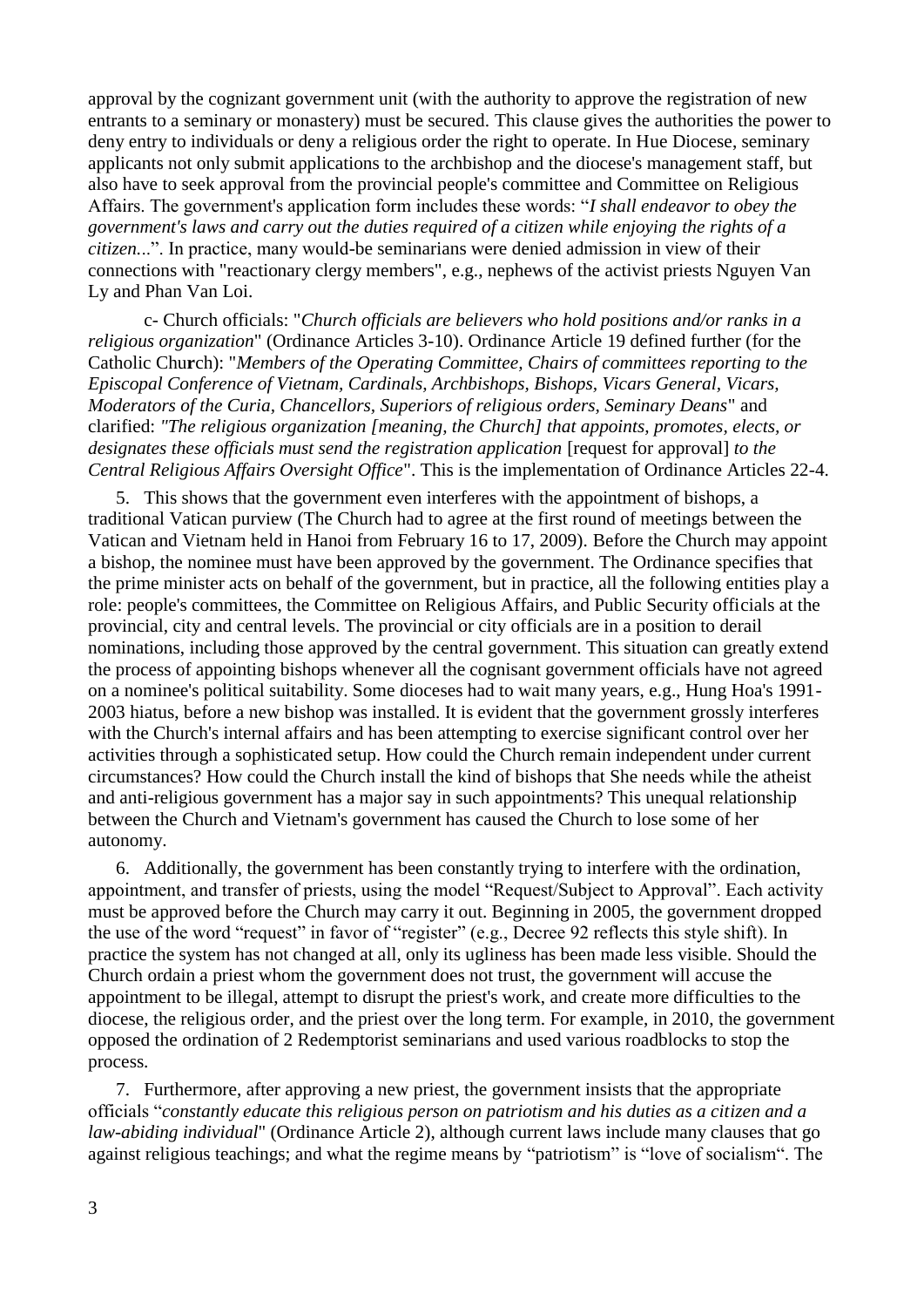government's agenda is to turn clergy members into propangadists for the Communist Party, contrary to their legitimate mission. More accurately, the government has been enticing Church officials to trade their role as God's emissaries for a new role, the Party's emissaries. The most glaring examples are members of the Committee for Catholic Solidarity or priests who are members of the National Assembly.

## **III- Restricting religious activities**

8. The Ordinance lists 14 categories of religious activities: 1- Establish, split, merge, or unify subordinate organizations (Article 17). 2- Organize conferences and symposia for members of a diocese, parish, or religious order (Article 18). 3- Activities of groups affiliated with churches (Article 19). 4- Activities of religious orders, monasteries, and believers who practice their faith as groups (Article 20). 5- Process the admission of someone into an order or a seminary(Article 21). 6- Promote, appoint, elect, or dismiss church officials (Article 22). 7- Relocate church officials or members of a religious order (Article 23). 8- Establish a school or enrichment classes serving religious workers (Article 24). 9- Plan religious events outside of places of worship (Article 25). 10- Conduct fundraising or accept donations (Article 28). 11- Renovate, expand, or build religious facilities (Article 30). 12- Print and publish religious material, including prayer books, books, periodicals, and other religious material; sales, imports and exports of religious material and items; produce items used in religious activities (Article 32). 13- Raise children with special needs; taking care of the poor, the disabled, the seriously ill; educating young children, and charitable activities (Article 33). 14- Interactions with international organizations such as inviting church members from other countries to Vietnam or proselytizing ideas from external religious organizations in Vietnam; participating in overseas religious activities, or sending people to overseas religious training centers (Article 35).

9. According to Decree 92 (Articles  $5 - 41$ ), all the above activities must be registered (i.e., approved) and may not take place before receiving official sanction. Conditions for approval are many: location of proposed activity, "political" attitude of individuals or communities seeking permission, etc. Following are typical violations of religious freedom:

- On 30 May 2009, the authorities stopped Rev. Peter Nguyen Van Phuong, a Damien priest, from performing pastoral activities in a number of locations within Lak District,  $\vec{D}$  Dak Lak Province, following the District Chair's assessment that residents "*do not yet have p*l*aces of worship, do not have a need for religious life, and Catholics in the 4 villages need only to practice their faith at home…*".
- On 06 June 2009, Rev. Le Quang Uy, a Saigon Redemptorist and author of the letter "Let us save the Western Highlands from the Red bauxite disaster", saw his laptop confiscated, was ordered to come to the city's Cultural Office for a "working session", and, finally, was accused of "slander and false accusations against the State".
- On 20 July 2009, parishioners in Tam Toa (Town of Dong Hoi, Quang Binh) erected a makeshift structure to use for prayers on the foundation of a bombed out church. Hundreds of Quang Binh public security officers, aided by hired hoodlums, brought down the structure, desecrated the Cross, confiscated electronic equipment, beat up believers, and arrested several among them. They subsequently attacked two priests who came to visit, causing them to be hospitalized.
- On 05 November 2009 approximately 600 policemen sealed off Bau Sen, a part of Chay Parish, Vinh Diocese, in Phuc Trach Village, Bo Trach District, Quang Binh Province. The police force also sealed off the entire village and surrounding municipality with the intent to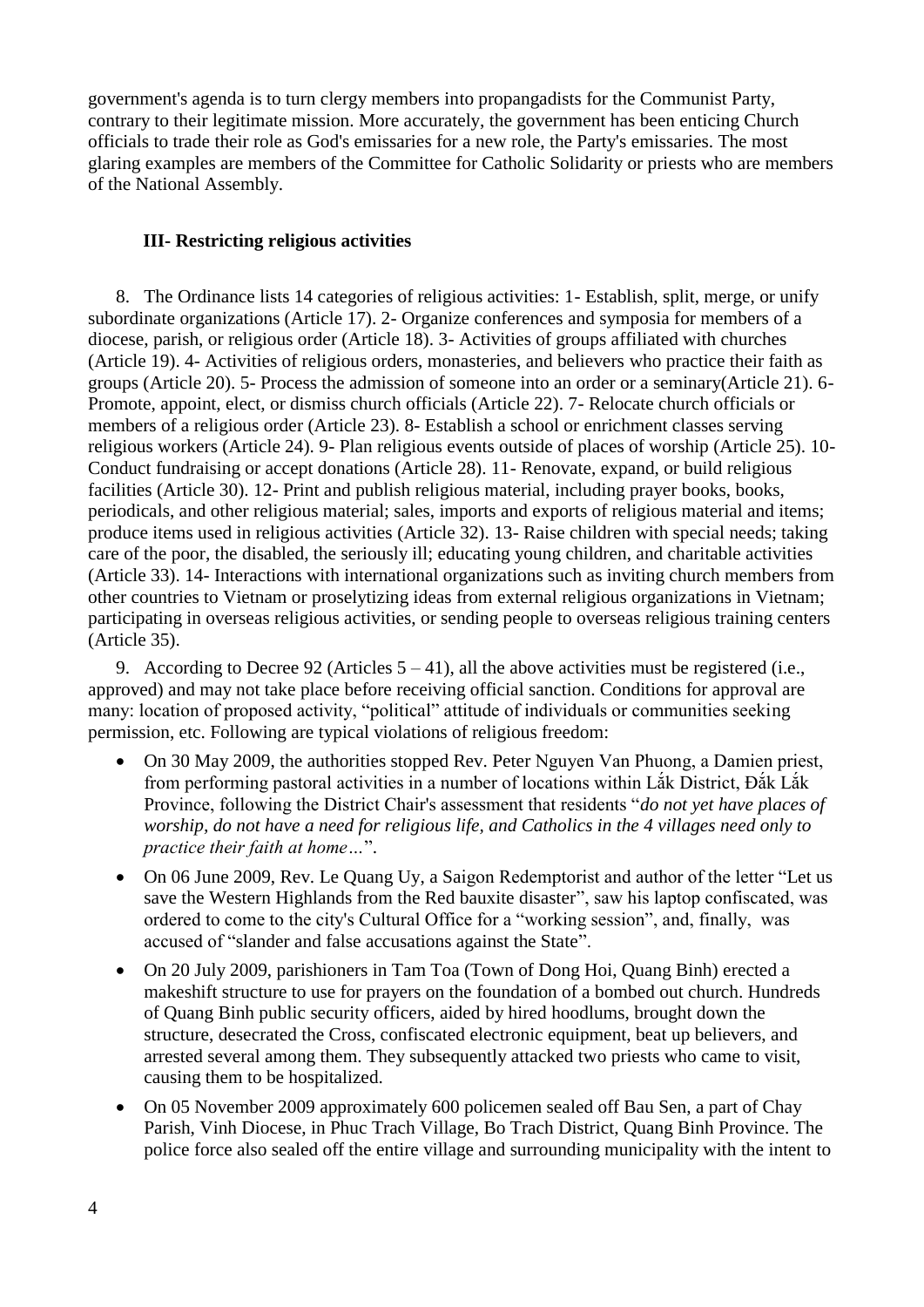prevent any attempt by local people (and any reinforcement coming from outside) to be in the way of the police's assignment - taking down the statue of Our Lady of La Vang. The local Catholics had erected the statue on a mound inside the local graveyard on 04 March 2008. The local government also fined the parish the equivalent of \$15,000 to pay for the expenses associated with their raid.

- On 17 November 2009**,** the Internal Affairs Bureau of Son La Province issued a document instructing law enforcement officials to stop any attempt by Catholics to celebrate Christmas. The document stated:*"We have not issued an operating permit to any religious organization in Son La* [although] *a group of people, while acknowledging that they have not yet registered for religious activities, are bent on carrying out such activities anyway".*  The document not only called on the Fatherland Front, public security, and other government entities, but also enlisted the assistance of the province's military command and the local border guards units in stopping the locals' attempt at celebrating Christmas.
- On 06 January 2010, approximately 500 public security officers armed with batons, guns, tear gas, other crowd control equipment, and police dogs, converged on Nui Tho, the graveyard of Dong Chiem Parish, Hanoi, to take down the large concrete cross that had stood there for a long time. Security forces blockaded all roads leading to the parish. They beat up two elderly Catholic women badly. On 11 January 2010, a number of Catholics from Hanoi came to Dong Chiem. Upon leaving, they were stopped by public security officers who used construction equipment to block their paths. Security forces used batons to hit a visitor on the head and face. On 20 January 2010, Brother Nguyen Van Tang from the Redemptorist Order of Thai Ha, another visitor to Dong Chiem, was badly wounded when public security attacked him in order to turn him back.
- On 05 April 2010, Nghe An Province's People's Committee worked with the management of Vinh's College of Education in forcing the college's students to sign an agreement with these words: "Shall not engage in unauthorized religious activities, or engage in private worship with others as such activities are harmful to security and order, and violate local ordinance"*.* This is a brazen measure aimed at forbidding Catholic students from practicing their faith at home. Many students refused to sign. The People's Committee promptly directed school authorities to put pressure on those individuals. At the Nghe An College of Education, on 03 June 2010 the authorities issued an order to the departments to "evaluate their academic performance as average for the 2009-2010 academic year" in case Catholic students refuse to sign the document (a rating of "average" automatically blocks a student from advancing to the next level or from graduating).
- On 23 February 2012, Rev. Nguyen Quang Hoa was on his way home after administering the last rites to a believer in Kon Hnong Village, Dak Ha District, Kontum Province, when three thugs (urged on by public security) attacked him with steel bars. He tried to ride his bike into a rubber plantation to escape. However, the attackers caught up with him, hit him until he fell to the ground after being severely wounded in the head, body, and limbs. The thugs smashed his bicycle. Bad elements had threatened Rev. Hoa in the past, each time he went to Kon Hnong Village to administer the last rites.
- On 11 June 2012, the government of Quy Chau District, Nghe An, had thugs attack Mr. Tran Van Luong, Mrs. Tran Thi Ru, and Mr. Kim Xuan Anh, Catholics from Chau Binh, in Phu Quy, an unit of Vinh Diocese. All three victims had to be taken to the emergency room of a hospital. All they did was inviting some priests and a number of fellow Christians to celebrate Mass and pray for their family when their new house was completed. Local officials and public security officers had stopped the priests and their believers from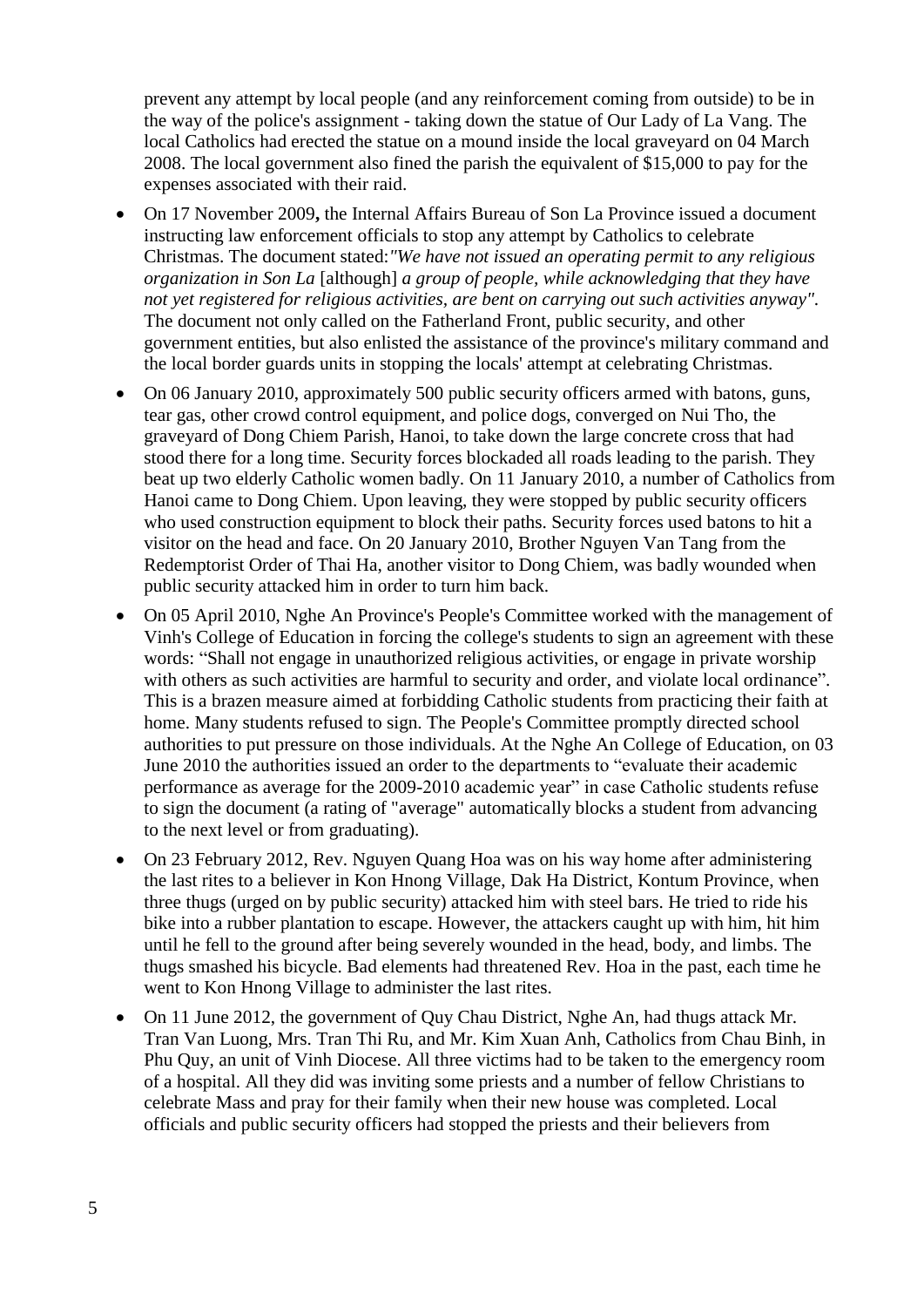celebrating Mass. After the priests and the believers left, the local authorities hired thugs to enter the new house that afternoon and assault the three Catholics.

- On 01 July 2012, Rev. Nguyen Dinh Thuc went to Con Cuong, a part of Quang Lang Parish, Bot Da, Vinh Diocese, to celebrate Mass on a Sunday (as he had been doing for a long time). The government of Nghe An, Con Cuong, Yen Khe, and Trung Huong Hamlet joined forces to stop him. A group of armed soldiers, armed public security officers, government officials, and hired thugs equipped with sticks, stones and bricks, prevented the priest from entering the place of worship. After assaulting the priest and several local Catholics, they smashed statues and tore down sacred pictures. Some local Catholics who had been assaulted required emergency medical treatment.
- On 21 August 2012, the Kontum provincial government sent armed units on a raid against a group of Degar (tribal minority) Catholics who were praying in Bon Kon H'Drom Hamlet, Dak T'Re Village, Kon Braih District, Kontum Province. The security forces seized those who could not escape in time, mainly the elderly, women, and children, and used sticks to beat them in a most cruel manner. Over 30 Christians were hurt. In nearby Bon Kon P'Deh Hamlet, public security officers assaulted 9 Degar Catholics when they worshipped together.

### **2- The Church's social activities**

10. The government continues its policy of not recognizing Catholic youth organizations such as Catholic Scouts, Catholic Living for Young Persons, Young Catholics' services, because it wants young people to join Communist Youth and receive indoctrination on "the ideals of socialism". A few years ago, a government official said to a Catholic Scout leader: "The government will allow your group to operate if it renounces its religious character and reduced the scope of its second bylaw". Catholic organizations for adult fare no better. The Communist Party is even leery of the type of political activities conducted by two former (pre-1975) Catholic organizations in South Vietnam that were pro-Communist, namely French Catholic Workers and Vietnamese Catholic Workers.

11. Regarding education, Public Law No. 33 states: "2. The government encourages members of the clergy and those who have taken religious vows but practice their faith at home to engage in educational activities..." Unfortunately, Article 33-1 limits such activities to "pre-school", contradicting the Constitution's Article 36 that states: "The government shall develop a system consisting of public and private schools and other types of educational institutions". Considering the deplorable state of education in Vietnam with its consequences, i.e., students lacking in basic knowledge, skills and character, one would think that the Communist Party is inclined to shed its feeling of inferiority towards the religious organizations' proven capacity for educating and character building over many centuries. Regrettably, the government continues to exclude religious organizations from meaningful educational activities, thus condemning future generations to ignorance and competitive disadvantage through the Party's control and disastrous education policy.

 On 24 May 2012**,** the Nghe An People's Court sentenced four Catholic men to various jail terms, including Dau Van Duong (42 months), Tran Huu Duc (39 months), Chu Manh Son (36 months) and Hoang Phong (24-month suspended sentence) for "spreading anti-state progaganda". The real reason was their handling out leaflets demanding religious freedom, democracy and other human rights, and calling on others to boycott the National Assembly elections of May 2011, a thoroughly rigged event. In that activity, they were assisted by Rev. Nguyen Van Ly (Rev. Ly was temporarily out of prison because he needed medical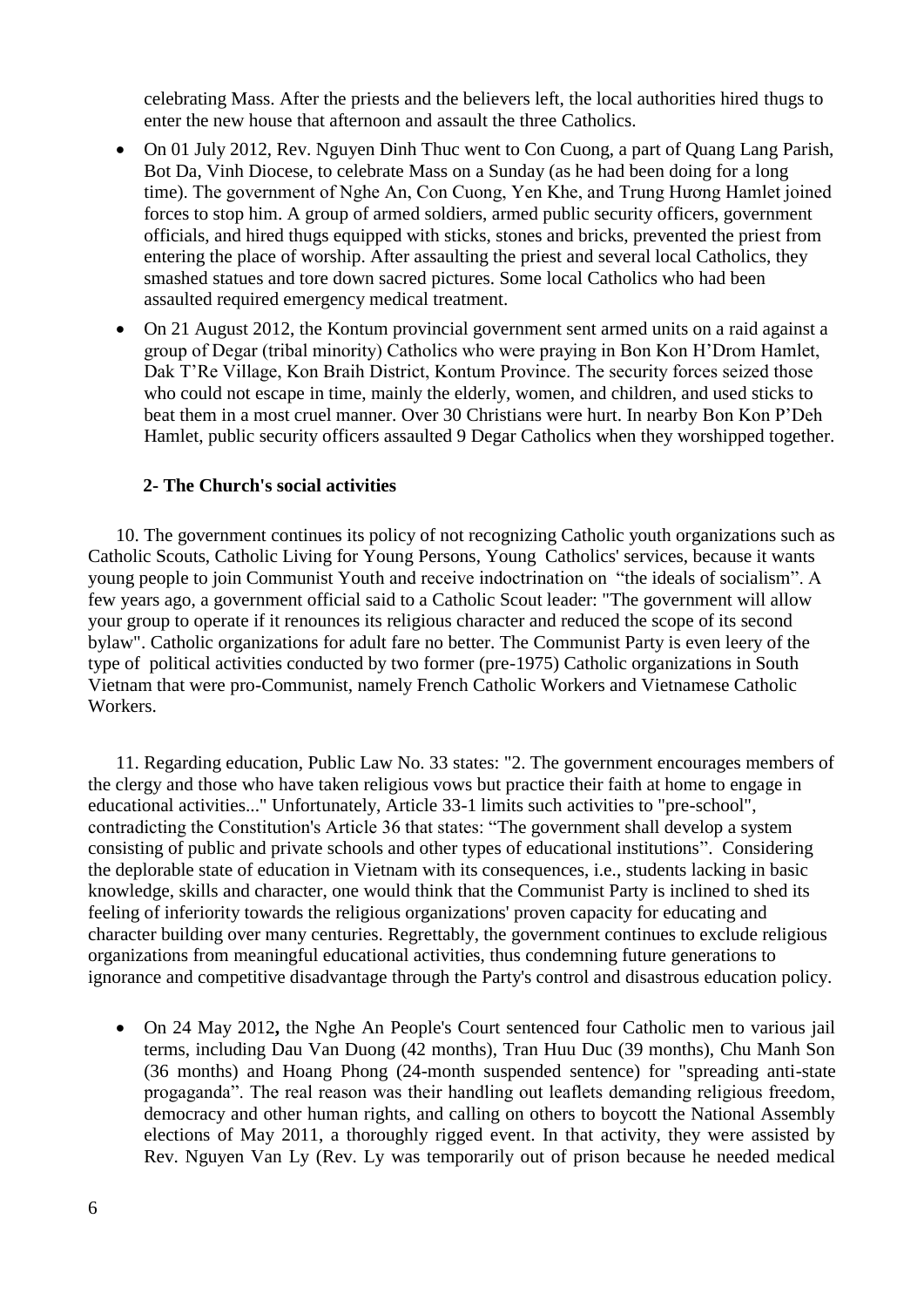treatment and was confined in the diocesan compound in Hue from March 2010 through July 2011 while serving a 8-year sentence from 2007).

 On 08 January 2013, the Nghe An government sentenced 14 young men (many among them are Catholics) who had been detained without due process for nearly two years, to lengthy jail terms. Although the court could not cite a valid basis for the sentences, it dished out a total of 83 years of imprisonment and 42 years of post-prison surveillance to all the accused, although the young men had done nothing more than participating in religious activities and social services, and exercising the political rights of any citizen, including demanding justice and joining political parties with peaceful agendas. On 23 May 2013, 8 of the 14 prisoners' cases were reviewed by an appeals court. Although two of the sentences were reduced, the appeals court's meager adjustments to the lower court's decision were proof that the system is rigged in order to deny justice to those whom the regime persecute.

#### **IV. Control and Confiscation of Church's Properties**

12. Article 26 of the Ordinance states: "Legal properties owned by religious organizations or churches shall be protected by laws, prohibiting molestation of these properties". However, according to the Vietnamese Constitution, the state owns the lands. Since 2009, several properties of Catholic Church have been confiscated. On December 31, 2008, Prime Minister Nguyen Tan Dung signed Decree 1940/CT-Ttg governing lands and buildings owned by religious organizations. That decree officially allows local authorities to gain the ownership of all properties from North to South belong to all religions, including those previously owned by the Catholic Church and confiscated by the Vietnamese Communist Party in the past decades. Article 3 of the decree affirmed that those real estates owned by religious organizations, and have been used and managed by the Government before 1 July, 1991 under the policy of improvement of condition of real estates, will be regulated under Resolution 23/2003/QH11 dated 26 November, 2003 and corresponding regulations. This resolution officially recognizes the confiscation, as it states: "The Government will not entertain any claim for the return of properties that have been managed by the Government."

- In reality, on 11 June, 2009 the Government of Ho Chi Minh City has requested the Order of the Lovers of the Holy Cross in Thu Thiem, established since 1840, to move from its currently operated monastery, church and other establishment occupying a land area of 3.5 hectares so that the local government could build a multi-business district.
- On 10 September, 2009, the People Executive Committee of Vinh Long Province requested the Fatherland Front to inform the local Catholic Archbishop of the Saint Paul Order of MyTho Province that its land, occupying an area of 10,235 square meters, where an establishment operated by the Order was destroyed by the Government in 2005, will become a city square and a park; and the Government will start the construction soon.
- On 28 September, 2009, taking advantage of the tumultuous condition in City of Danang caused by the Storm number 9, Ketsana, the People's Committee of Son Tra District mobilized hundreds of policemen blocking all the streets leading to the An Hai Catholic church located in An Hai Tay, Son Tra District, Danang; then they used two bulldozers to raze the Khiet Tam School, where the church let the Government operate a training center. Within 2 hours, the school was erased.
- On 4 March, 2010, the Government of Danang City ordered 400 heads of the local households in Con Dau Parish to sign an agreement allowing the Government to vacate their homes, so that the Government can sell their lands to business establishments. Then, on 4 May, 2010 the Government interfered and wanted to stop the funeral processing of a deceased Con Dau parishioner; plain-clothed police and accompanying thugs attacked and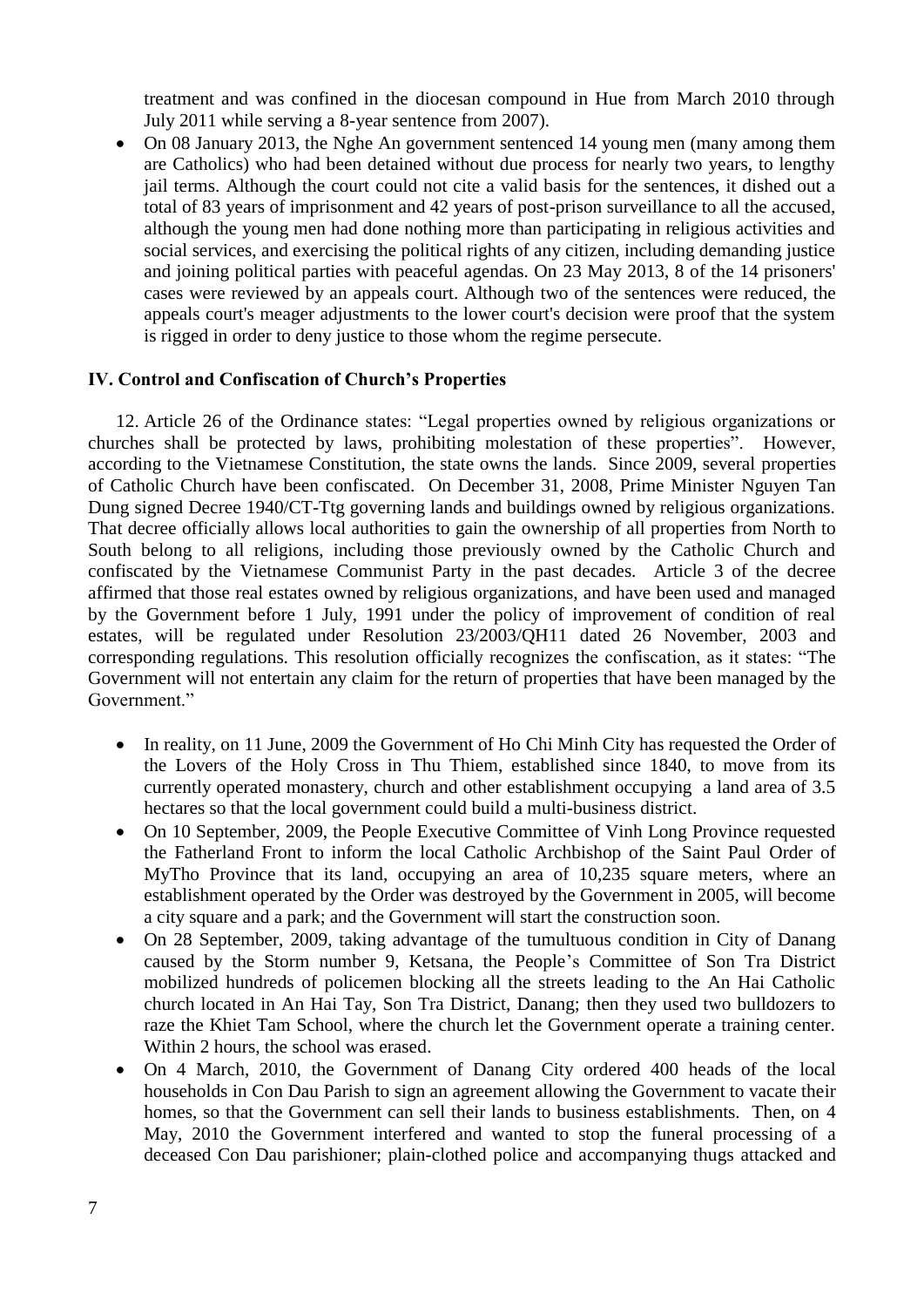injured several parishioners. The police imprisoned 6 parishioners and prosecuted them for "obstructing members of the Government while carrying their duties."

- On 14 December, 2010, the Redemptorish Order in Hochiminh City sent a letter to the People's Committee of Lam Dong Province objecting to the Government's decision to use their land located in the City of Dalat for the construction of the Biology Institute of Central Highlands. Disregarding the objection, the Government went on with their plan.
- On December 21, 2010, the Head Nun of the Holy Protector Order to request the government to return five buildings that served as the Order's orphanage in Soc Trang province. The Government rejected their request in February of 2010, and advised them that the property is now owned by the Government.
- On 16 September, 2011 the Hanoi government officers resumed their plan to take over the lands of Redemptorist Order in Thai Ha Diocese where Ba Giang Lake is located. Originally Thai Ha Diocese owned a 61,455 square meters (m2) lot of land; all but 2,700 m2 were confiscated by the Government in 1954. Now the Government wanted to take over the remaining land including the Ba Giang Lake. On 3 November, 2011, the People's Committee sent their cadres, policemen, war veterans and thugs to Thai Ha church causing turmoil, and threatening members of the diocese. On 6 November, 2011 the Government completed the installation of the wastewater treatment plant on that disputed land.
- On 9 November, 2011, the People's Committee of District 3, Hochiminh City, sent workers to build a day care center on the land (727 m2) owned by the Redemptorist Order. Recently this day care is demolished by them and is ready for some unknown project.
- On 15 October, 2011, the Government Religious Regulating Branch of Nghe An Province confiscated by force a soccer stadium of 7,000 m2, owned by the Catholic Ngoc Long Diocese.
- On 15 January 2012, the Bishop of Vinh Long (South Vietnam), Rev. Nguyen Van Tan, informed all members of the Diocese by mail that the Government of Vinh Long Province, per official letter No. 3518/UBND-KTTH, will convert a seminary owned and operated by the Catholic Diocese, into a government-run recreational area for youth.
- On 14 April, 2012, the Government of Thuy Xuan Tien Quarter, Chuong My District of Hanoi, using plain-clothed policemen and thugs, attacked the orphanage owned and operated by Rev. Nguyen Van Binh of Yen Kien Catholic Diocese of Hanoi Archdiocese. This building was bought and refurbished by Ven. Nguyen to care for the orphans. The thugs under police escort beat up Rev. Nguyen and church members who came to rescue him. He passed out and several members suffered injuries. All children were evicted the orphanage, furniture and belongings were thrown outside, and the building was demolished.
- On 22 August, 2012 the Government of Hanoi City announced its confiscation of Kim Camelo monastery, to build a public hospital, disregarding the objection from the Office of the Archbishop of Hanoi. On 29 October, 2012, Rev. Nguyen Van Nhan, the Archbishop filed a complaint for the  $4<sup>th</sup>$  time to the Government at different levels; and no response was received. On 3 January, 2013, the Hanoi Public Health Office continued the demolition work of the monastery to build a clinic specializing in Internal medicine.

# **V. Control Communication abroad made by Churches and Religious Organizations**

13. The Ordinance (Chapter 5, with 4 articles: 34-37) and Decree 92 (Chapter 8 with 5 articles: 37-41) prescribe: the international relationship of churches and religious organizations, members of the churches, the priests and religious hierarchies. All of these activities shall get the permission from the Government; but the Government is not required to grant the permission. In other words they do not need to say yes or no, nor respond to the public.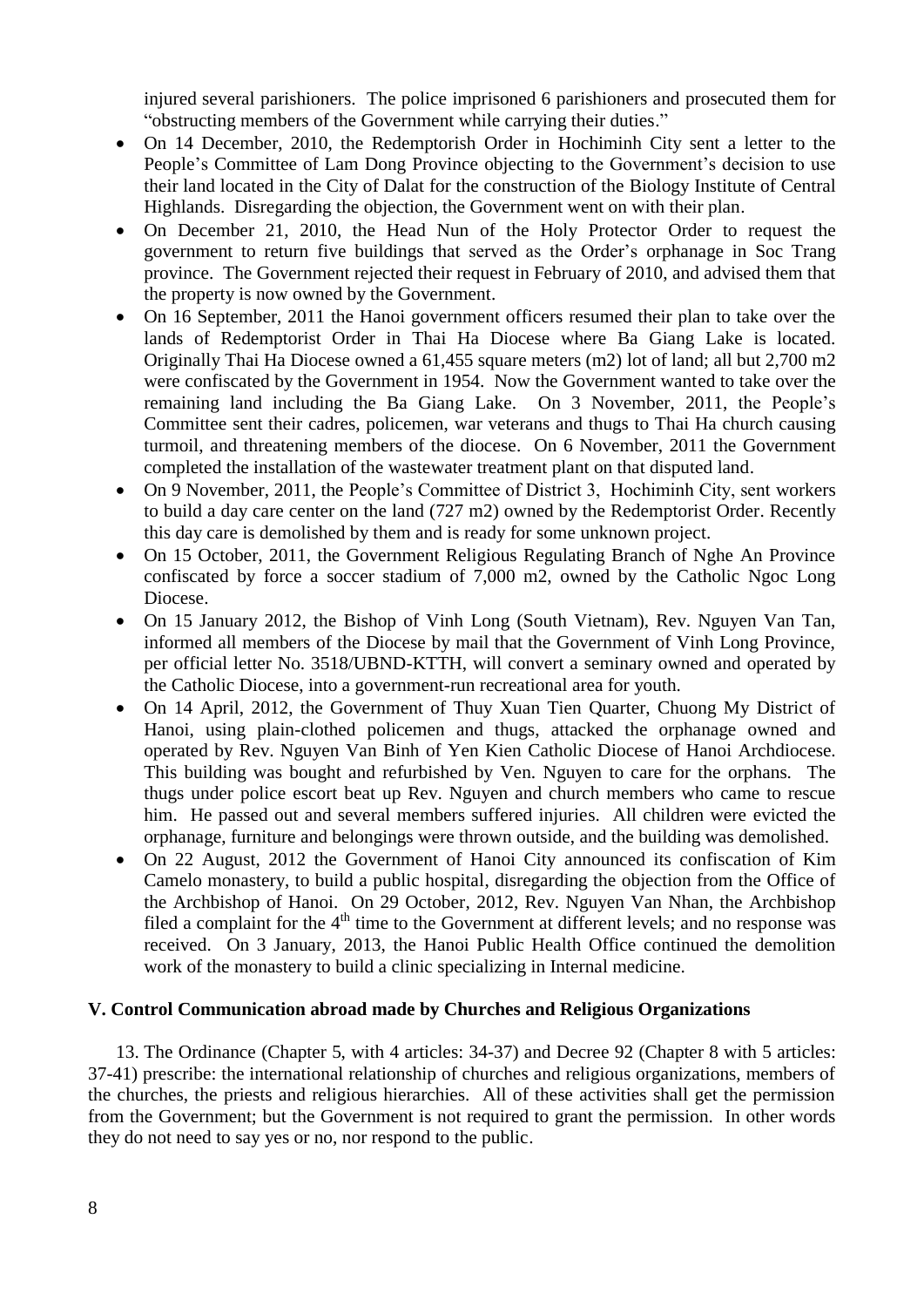As a typical example, the Vatican cannot appoint a Bishop or Archbishop in Vietnam without the Government approval. Priests of any religion, going abroad, either for traveling, visiting, studying or researching are required to be interviewed by the religious police, who will tell them what to do and what not to do when they are overseas. In the last 5 years the Government's control on the relationship and communication between Catholic Church and foreign countries has become very harsh. The following occurrences illustrate such control:

- On 6 June, 2010, Father Guise Nguyen Van Phuong of the Redemptorist Order of Diocese Thai Ha, Hanoi went through the clearance process at Noi Bai Airport for travel to Rome to attend an official church function; he was denied clearance by the immigration officer.
- On 10 July, 2011, Father Pham Trung Thanh of the Catholic Redemptorist Order was stopped at Tan Son Nhut Airport as he was departing for his Order's meeting in Singapore. The Vietnamese police did not give him the reason why he was stopped, but only mentioned that they acted in accordance with decree 136/2007/ND. It appears that this action is haphazard and it could in fact in violation of the decree 136 because they did not inform him beforehand of the reason.
- On 12 July, 2011, the police of Moc Bai border gate, Tay Ninh Province blocked Father Dinh Huu Thoai, Chief of Staff of the Redemptorist Order, from going abroad. The Public Security Ministry larer issued an order prohibiting Father Dinh to leave of the country during the period from 27 December, 2010 to 17 October, 2015 because he is "a dissatisfied element who opposes Party policies".
- On 5 July, 2012, the police force of Nghe An Province did not allow U.S. volunteers to teach English to about 1,000 students in a summer class to be held at the Diocese of Cau Ram of City of Vinh, Nghe An Province, with the reason that they, the volunteers, only had Visitors' Visas. The summer English class, free of charge, had been held in Cau Ram for several years to improve the English skill of local students, but was suddenly stopped by the Government.

# **CONCLUSIONS AND RECOMMENDATIONS**

14. Foreigners visiting Vietnam may see large and beautiful worshipping places and festivities attracting large numbers of participants, meet with high ranking officials of religious organizations, and think that Vietnam has freedom of religion. In reality, the Government offers conformist religious groups preferential treatment while using all sorts of measures to control religions and suppress those who raise their voice or request the fundamental rights for their members or for the public at large.

15. The real freedom of religion means that a religion shall be free in their activities and be independent in their management. It shall be free from government control, with no strings attached, and it shall not become a tool of that authoritarian regime, to accomplish its role in the society. That is the role of an educator of conscience, of a messenger daring to tell the truth, of an advocate defending justice, and a catalyst for the entire society.

16. We recommend that the Vietnamese government respects the right of Churches to:

- Be recognized as legal entities similarly to other civic organizations; thus, there shall be no special laws or regulations applied only to religious organizations;
- Independently recruit and train seminarians, ordain priests and clergy members, assign and transfer them to any suitable positions without any interference from the Government; there shall be no permission by nor reporting to the government required.;